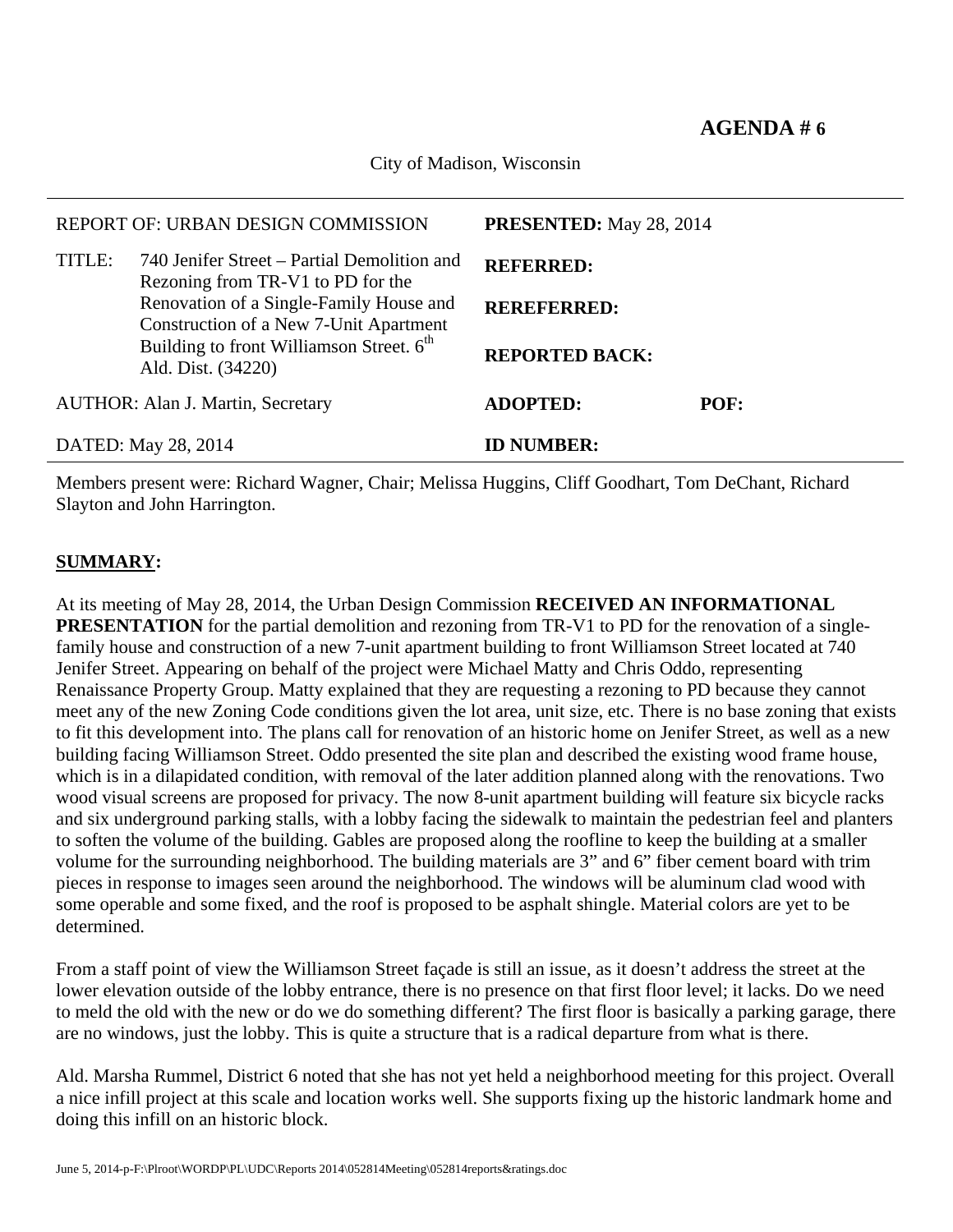Comments and questions from the Commission were as follows:

- I'd like to see it three-dimensionally; it can have traditional roof forms but it doesn't look like a copy of anything. Seeing the entire streetscape reinforces that. There are much larger buildings along Williamson Street further east that are townhouse buildings so I don't think it's out of the question that this somehow needs to take on the character of some of the things you're seeing across the street. I also think that if you really do a great job with these two balconies, I don't know that I'd want to be right down on that street. People are choosing to be up higher off of the sidewalk. To me it doesn't really seem out of place at all.
- There's no masonry at the first floor level, just fiber cement board?
	- o Correct. We're proposing an exposed 8-12" on grade to make sure that's a durable surface, up from the sidewalk. Right now there's a small pocket park with a landscape wall, further down there is some masonry and a raised bed. There are four or five different examples of raised beds along that area. I like the idea that the green is cascading over it.

If the fenestration could come down, like on the elevator tower, is there a way of mimicking that connectivity on what would be the eastern face? On that bottom floor you could also bring the fenestration down. Glass low to me is very inviting.

- o We changed the look because that's an elevator. We realized it shouldn't look like windows because it's not going to be windows, so we put siding and articulated it to break up that corner a bit.
- Your neighbors have these nice masonry bases. That might be a little bit more durable. It's probably going to be concrete down there anyway.
- I would prefer to see you do some risk taking in terms of architecture and to interpret the historic forms in a more modern way. I think that what Lindsey (Lee's home) has done should set the standard for what happens on this block in terms of architecture. Not mimicking what's there now, he captures the rhythm. That should be where you look for inspiration because then this would become an existing block. When I look at this out of context I think I'm looking at a house out in Fitchburg. Scale is important, but something that is architecturally existing and different, and is interpreted for our age today. Play with roof lines and the balconies.
- You have a fair number of corner windows, which is great. Those work well with flat roofs.
- How far are you from Jane's house?
	- o We pulled back that corner so we're 5-feet from the lot line. Her tenant's window would be about 15-feet.
- This is an urban corridor, however.
- Don't be afraid of green roofs. It may not be appropriate but it's certainly something to look at.

## **ACTION:**

Since this was an **INFORMATIONAL PRESENTATION** no formal action was taken by the Commission.